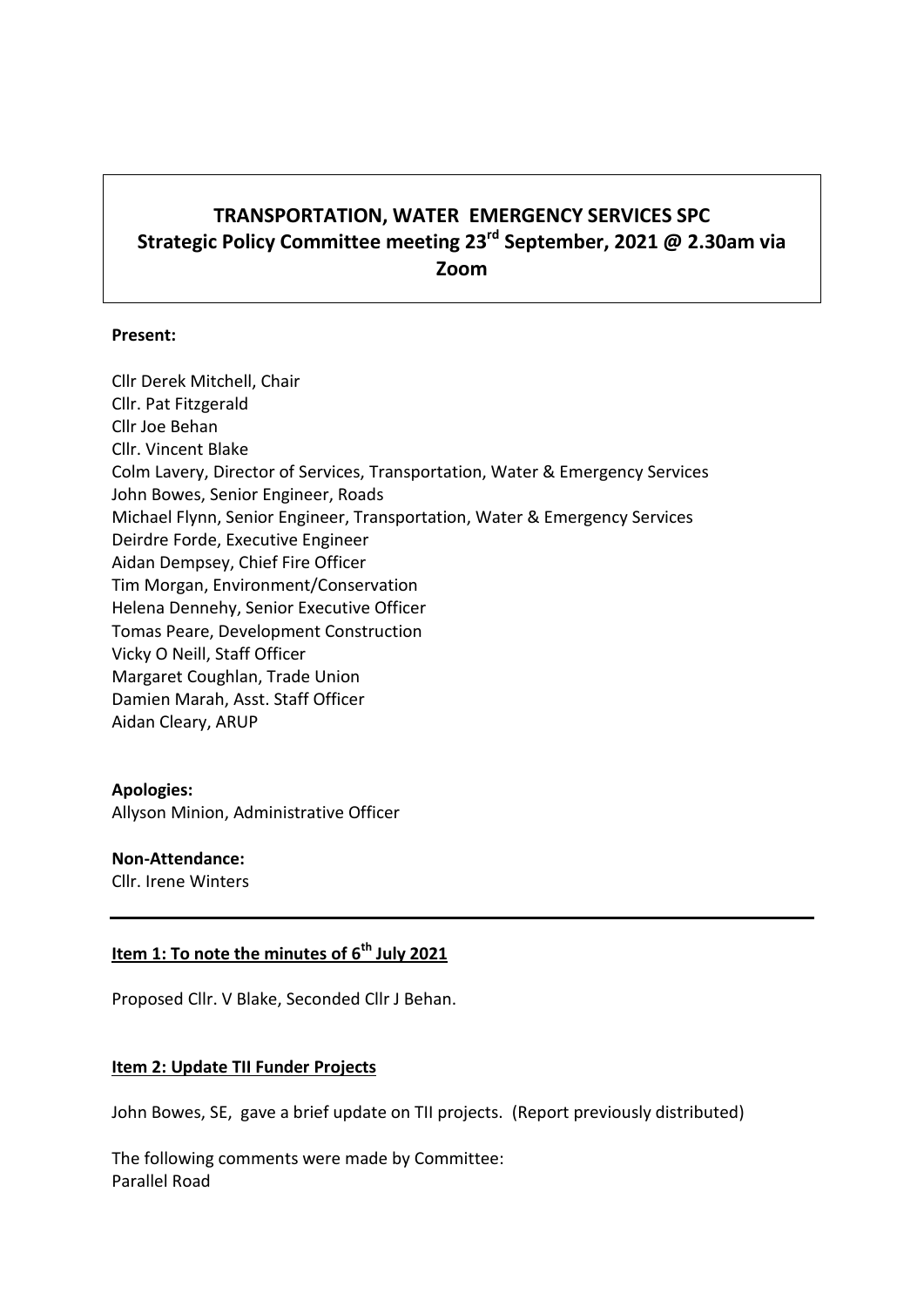Footpath from Kilmacanogue to Bray included in upgrade and grass verge was unsafe and dangerous.

Scheme Stage 1 and 2 Audits completed. Stage 3 will include safe operation of road users including pedestrians.

# N81

The committee welcomed and noted all the work that has been carried out on the N81.

# M11/N11 Junction 4 to 14

Clarity was sought on closing Junction 10, and the 6 accesses at the junction. It will cause backlog of travel in various areas, and looked that 2 of the busiest accesses should remain open. Closing access will force locals onto the N11 and then off N11 to complete short local trips.

John Bowes, SE, informed that safety and geometry were issues involved in decision to close Junction 10, as well as policy as junction 10 is within 1km of junction 11. Members were also informed that submissions are open until  $4<sup>th</sup>$  October 2021.

Aidan Cleary from ARUP gave a presentation. He informed that to improve or retain in present form Junction 10 up to required standard would involve major infrastructural move, ie, moving the M11 westwards to accommodate. He gave further details on the upgrade.

John Bowes, SE, suggested a meeting to be arranged with project team and Cllr Mitchell and others interested to discuss points raised in more detail.

### **Item 3 – Fire Services Policy update.**

Aidan Dempsey, CFO, gave an update on the Fire Services. (Report previously distributed)

Colm Lavery, DOS, advised that the information and topic will need to be discussed with Bray Municipal Member's as well, mentioning that the issue will need to be discussed at a full Council Meeting as will have budget implications in the region of €2 million. He hopes to have discussed with Bray Municipal members in advance of the November Council Meeting.

Agreed by Committee:

- (i) Presentation to Bray MD members
- (ii) Invite response and submission from Bray MD members
- (iii) Possibly return to SPC as needed and if not move to present to full Council.

### **Item 4 – Water Services Policy Update**

 Helena Dennehy, SEO, advised that discussions are still on-going in relation to the proposed end to Service level agreement and move to full single public utility for Irish Water. Discussion in WRC is expected to re-commence Quarter 4 2022.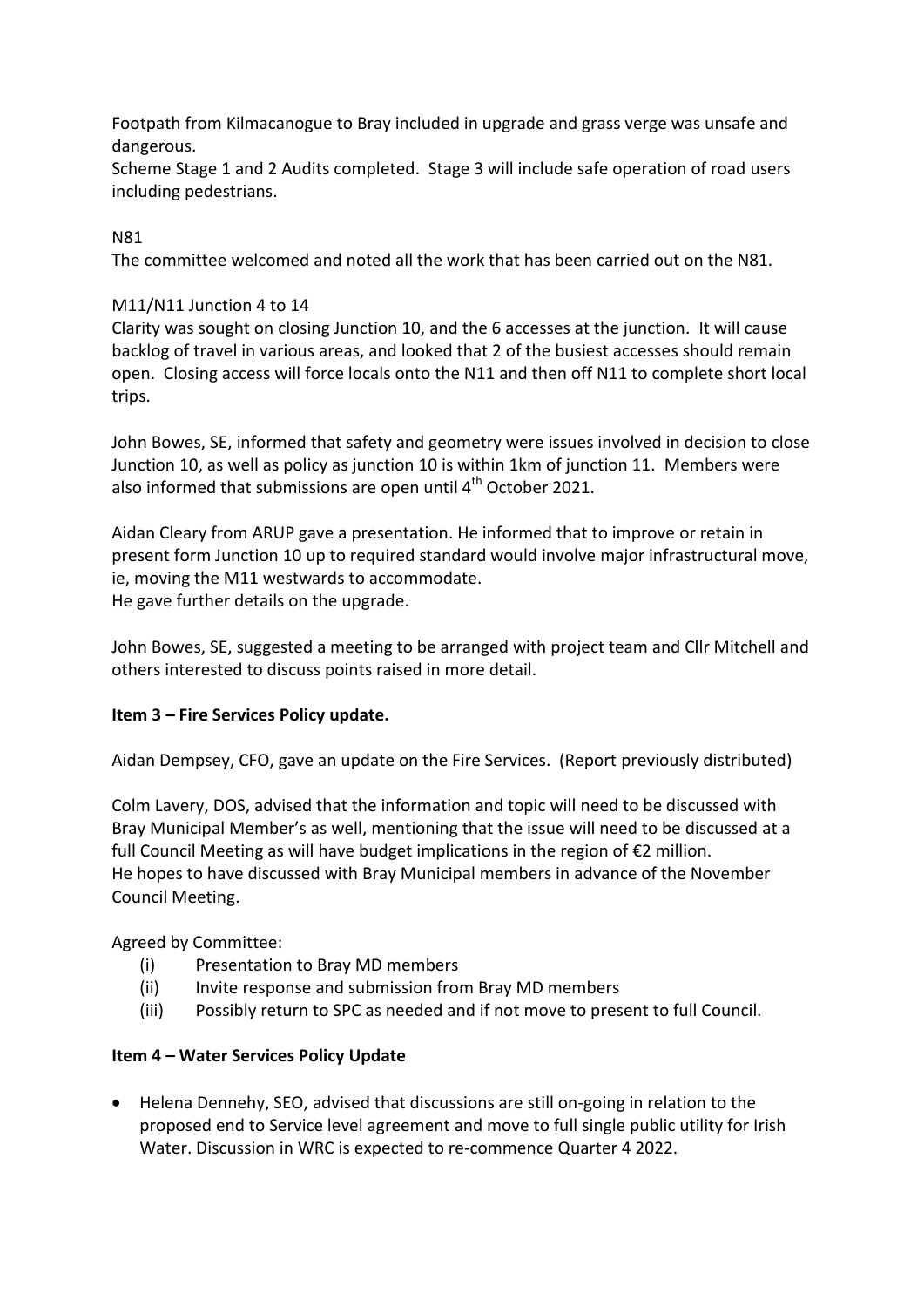- We are meeting 80.8% of the service level indicators up to Quarter 2 2022. We are measured against 70+ indicators monthly.
- Arklow Waste Water Treatment plant commenced at end of August.
- Blessington waste water treatment plant upgrade is due to commence in quarter 4 of 2021 and be completed end of 2022.

Members raised the water issue in Gorey in the media and asked what is done to ensure it does not happen in Wicklow. Colm Lavery informed that under the SLA with Irish Water Wicklow County Council run Wicklow plants. Informed that alarms sound in plants if issues, but technicians and operatives on the ground respond immediately. They are constantly using SCADA system, to monitor water condition. Irish Water also carries out regular review of plants.

Members asked if questions raised and submitted to IW in the past will be answered at next meeting. Next IW clinic to be held 4/10/21 and H Dennehy, SEO, will send question to IW advance of next scheduled members clinic meeting.

#### **Item 5: NTA Schemes Update**

DOS and SE gave a update on NTA, Non National and National Road schemes, Covid Stimulus, Outdoor Infrastructure, Urban Fund schemes. (Report attached)

The following matters were raised by the committee:-

- Bray Public Transport Bridge explanation sought of process by which consultation and/or discussion between Ballymore Homes, the applicant for the Golf Club, WCC and the NTA. It was also asked if there was potential conflict in the fact that WCC granted extension to the 5 year planning permission to the Golf club.
- Various issues relating to the development involving An Bord Pleannala, local residents, EIA study and possible future submission dates.
- Members asked if the bridge cater for the Luas and will it be aligned for this use.

Response: Michael Flynn, SE, advised screening already completed by WCC. Seapont Court temporary access discussed.

Michael Flynn, SE, informed that bridge will be used for the Luas and benefit public transport. He also addressed all points relating to consultation between developers. Informed that WCC will be having an online meeting with An Bord Pleanala on the 19<sup>th</sup> October 2021. Councillor Mitchell requested that he be able to attend.

Members raised the issue of a lack of funding for footpaths throughout the county.